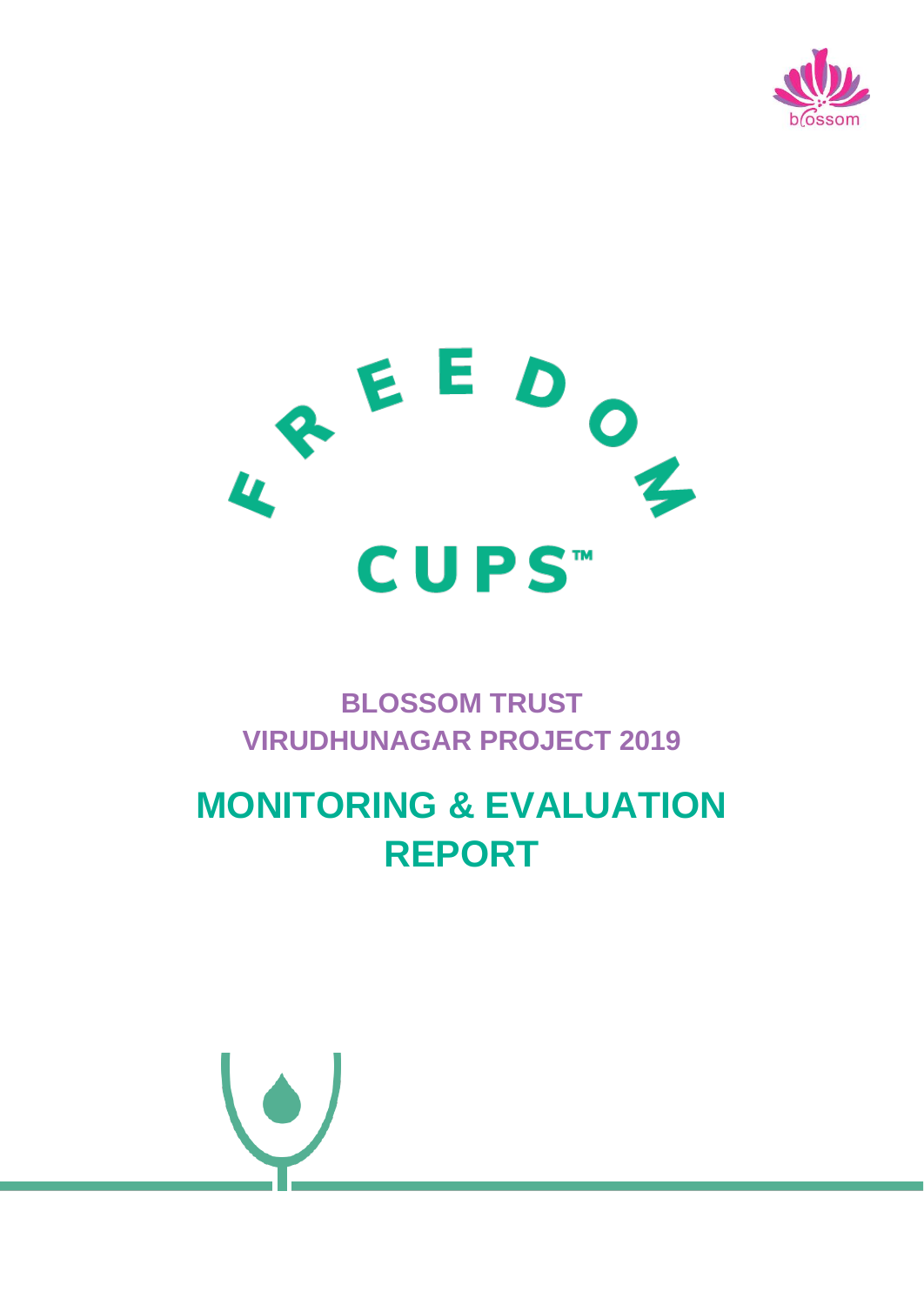#### **SUMMARY**

- ❖ Age of users ranged from 11 38
- ❖ 63% of women always/exclusively use the menstrual cup
- ❖ Only 17% of women do not use the cup
- ❖ Benefits related to ease/convenience of use, cost effectiveness, and ease of disposal
- ❖ "Initial fear" is the largest barrier to use but is frequently overcome
- ❖ ⅓ of negative comments pertain to issues that could be addressed with education

### **1. INTRODUCTION**

Menstruation remains a monthly struggle for women in India. Approximately 30-40% of women in rural areas in South India use products that are not specifically designed for menstruation such as cloth, and sanitary pads are often expensive and not customized to women's needs. Moreover, women struggle with the disposal of these products, with the unavailability of appropriate facilities resulting in the majority of these products being buried or burned. On top of personal difficulties, menstruation remains a social taboo. In Hindu religion, which constitutes 93.84% of the Virudhunagar district population, it is strictly prohibited to enter temples or to attend religious festivals when you are menstruating. All in all, monthly menstruation considerably limits freedom of movement, daily practices and for rural women.

In using a menstrual cup, women will not depend on buying disposable sanitary pads, or to use thick batches of cloth when menstruating. Managing menstruation becomes more safe, affordable and convenient. As a menstrual cup can be inserted for up to 10 hours, school girls particularly will have more freedom by not having to worry about leakage, which makes their menstruation easier to manage – even when there are insufficient school toilets in which to change. As the cup can last for 10 years, it is a great sustainable substitute for women in rural areas.

From November 13th to November 16th 2019, Blossom collaborated with Freedom Cups to provide women in rural India with menstruation cups. Vanessa Paranjothy, the Co-founder of Freedom Cups, flew in with 300 Freedom Cups to distribute over the following days. 2-3 meetings were set up each day, each attended by 30-40 women, in the villages surrounding Virudhunagar. Over the course of 4 days, Blossom Trust and Freedom Cups went into 8 different villages and to 1 school, providing nearly 300 women with a menstruation cup. Here we present the results from our monitoring and evaluation, 3 months after the initial project.

#### **2. METHODS**

The M&E was conducted 3 months after the Freedom Cup collaboration project ( $27<sub>th</sub>$  February and  $3<sub>rd</sub>$  March 2020). Surveys were designed to evaluate the usage, benefits and barriers of the menstrual cups within the beneficiaries. The questionnaires formed the basis of semi-structured interviews administered by Mercy Annapoorani to individuals that received the cup during the meetings in November. With the pilot project distributing 270 cups across 8 villages in the Virudhunagar district, we aimed for a 10% return rate. We successfully interviewed 24 people across 4 villages (8.9% return rate) with ages ranging from 11 to 38 (table 1). The questions were formatted as simple yes/no answers for quantitative data collection, with flexibility to collect positive/negative comments as qualitative data for a mixed methods approach.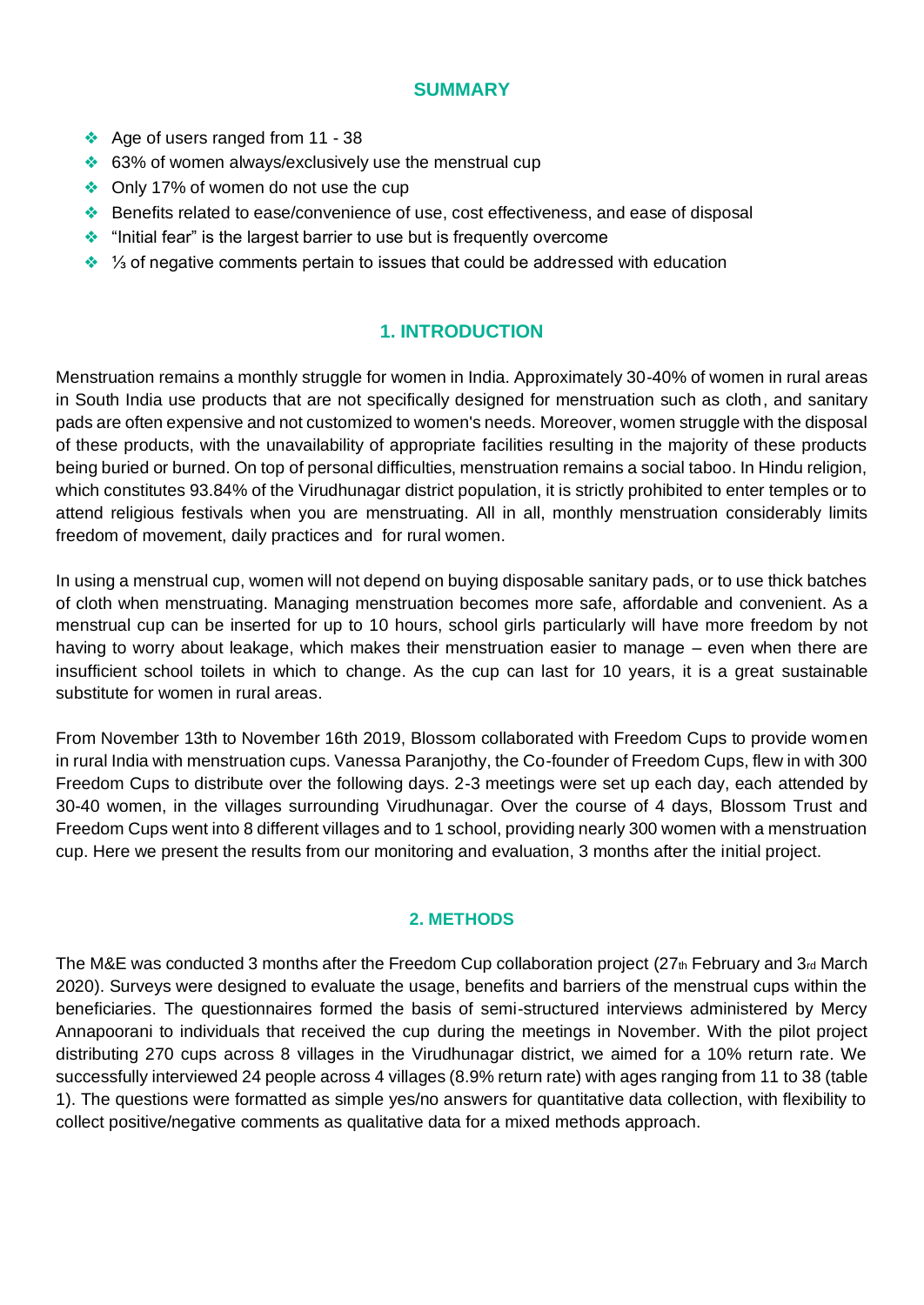*Table 1: Summary of data collected, as age group and gross usage*

| <b>AGE (group)</b> | FREQ. | <b>YES</b> (variable) | NO (never/once) |
|--------------------|-------|-----------------------|-----------------|
| $11 - 15$          |       |                       |                 |
| $16 - 20$          |       |                       |                 |
| $21 - 25$          |       |                       |                 |
| $25 - 30$          |       |                       | 2               |
| $31 - 35$          |       |                       |                 |
| $35 - 40$          |       |                       |                 |
| [No data]          |       |                       |                 |
| <b>TOTAL</b>       | 24    | 20                    |                 |

*Villages visited: Kelavuneri, Alhikulam, Vaggamankundu* and *Kaluvanchery*

#### **3. LIMITATIONS**

We encountered some logistical and technical limitations in conducting the M&E. Without the element of novelty, our Field Officer found it difficult to incentivise women to attend the survey/interview. This limited our sample size to below the optimal 10% return. The survey itself did not account for literacy levels in the community, so was reliant on interpretation of question and answers via Mercy Annapoorani, possibly introducing bias. A flaw in survey design also limited collection of age data.

#### **4. RESULTS**

#### *Usage*

We were pleased to find that a large proportion of women interviewed were successfully using the menstrual cup (figure 1). Looking at gross usage, only 17% of the cohort stated that they do not use the cup at all which includes individuals who tried to use it once and were unsuccessful. This is compared to an overwhelming 83% of the cohort who stated that they did use the menstrual cup to some degree (figure 1.a). Of those who stated that they do use the cup, 80% stated that they always use the cup without any other menstrual management method (figure 1.b). This equates to 67% of the total cohort exclusively using the menstrual cup (figure 1), showing a very promising high usage rate in the population interviewed.

We then looked at gross usage as a function of age group (figure 2). Results were somewhat limited by the lack of age data, but show a even spread of positive and negative responses across age groups. Girls as young as 11 were found to be successfully using the menstrual cup, ranging to post-partum women up to 38. We found that age is slightly more restrictive at the upper boundary than at the lower boundary, suggesting younger girls are more open to trying menstrual cups as a management method.

*Figure 1: Overall usage* 

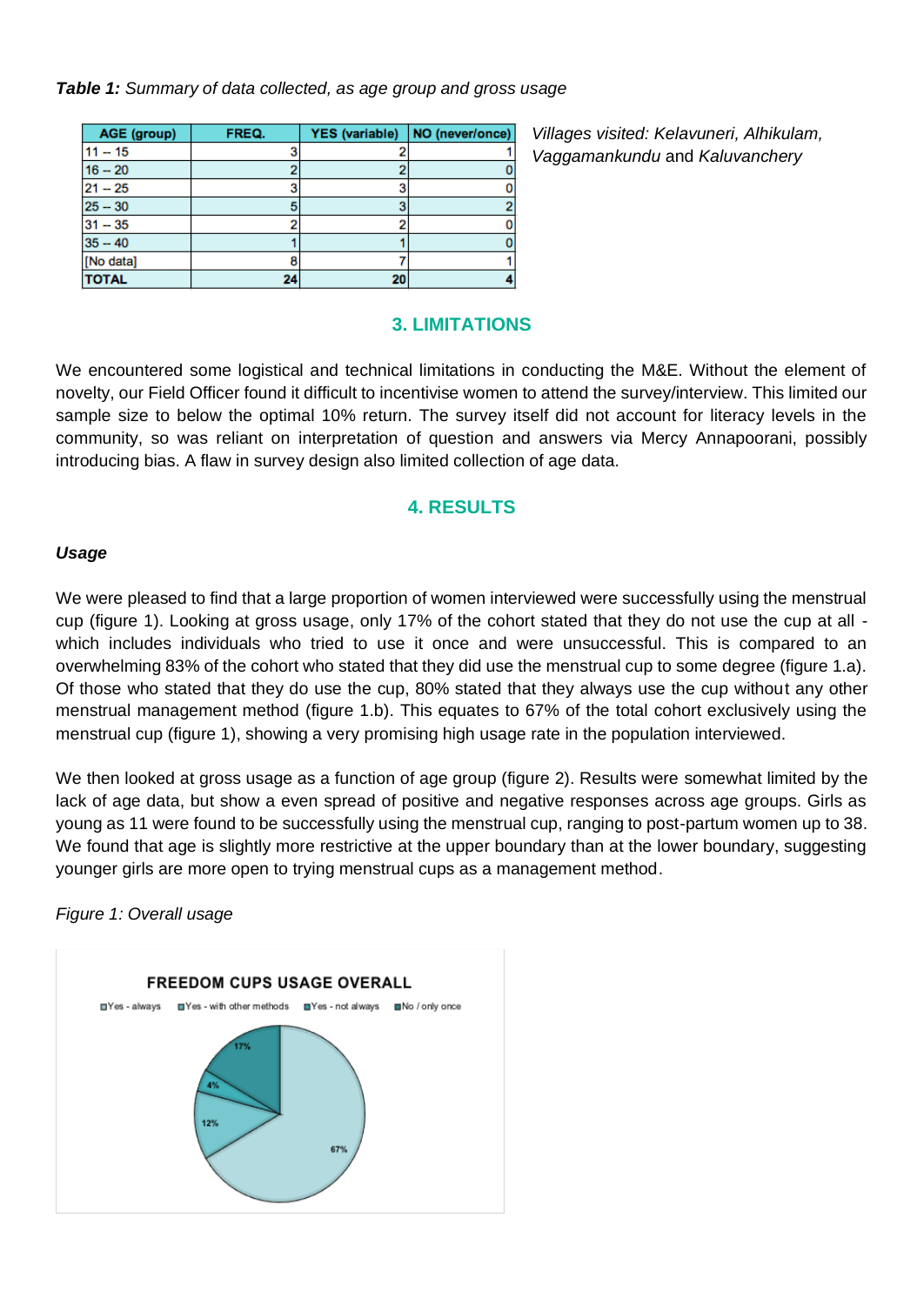

*Figure 2: Usage as a function of age* 



#### *Benefits*

Feedback indicated that women appreciated all 4 main benefits that we included (money saved, mobility, hygiene and disposal) with fairly even distribution (figure 3). Improved hygiene of menstrual cups was least commonly chosen as a benefit, indicating that it is less of a priority than utility in managing menstruation. This is with the exception of one comment that "diseases will not spread due to infection". Many of the women indicated the financial benefit of using menstrual cups, with women usually receiving between 30-80Rs allowance per month, with an average of 45Rs, to manage their menstruation. Several of the younger participants receive a Government allowance or receive sanitary products free from school. Notably, improved disposal was the most commonly selected benefit. This benefit was intended to refer to the sustainability of menstrual cups, given the lack of facilities to properly dispose of sanitary napkins. Surprised by the popularity of this option, we found that the perceived benefit in disposal is actually linked to improved discretion, driven by the shame associated with disposing of sanitary napkins.

The positive comments frequently stated that the menstrual cups were "user friendly", "easy to use" and "easy to handle". There was a strong emphasis on the utility/convenience of menstrual cups, with many comments referring to "time saved" or that they "do not have to visit toilet facilities as often", allowing women increased mobility in their day-to-day lives. A prime illustration of increased freedom is that one woman "used to take 3 days leave, now feels comfortable". Interestingly, we received some specific comments to unanticipated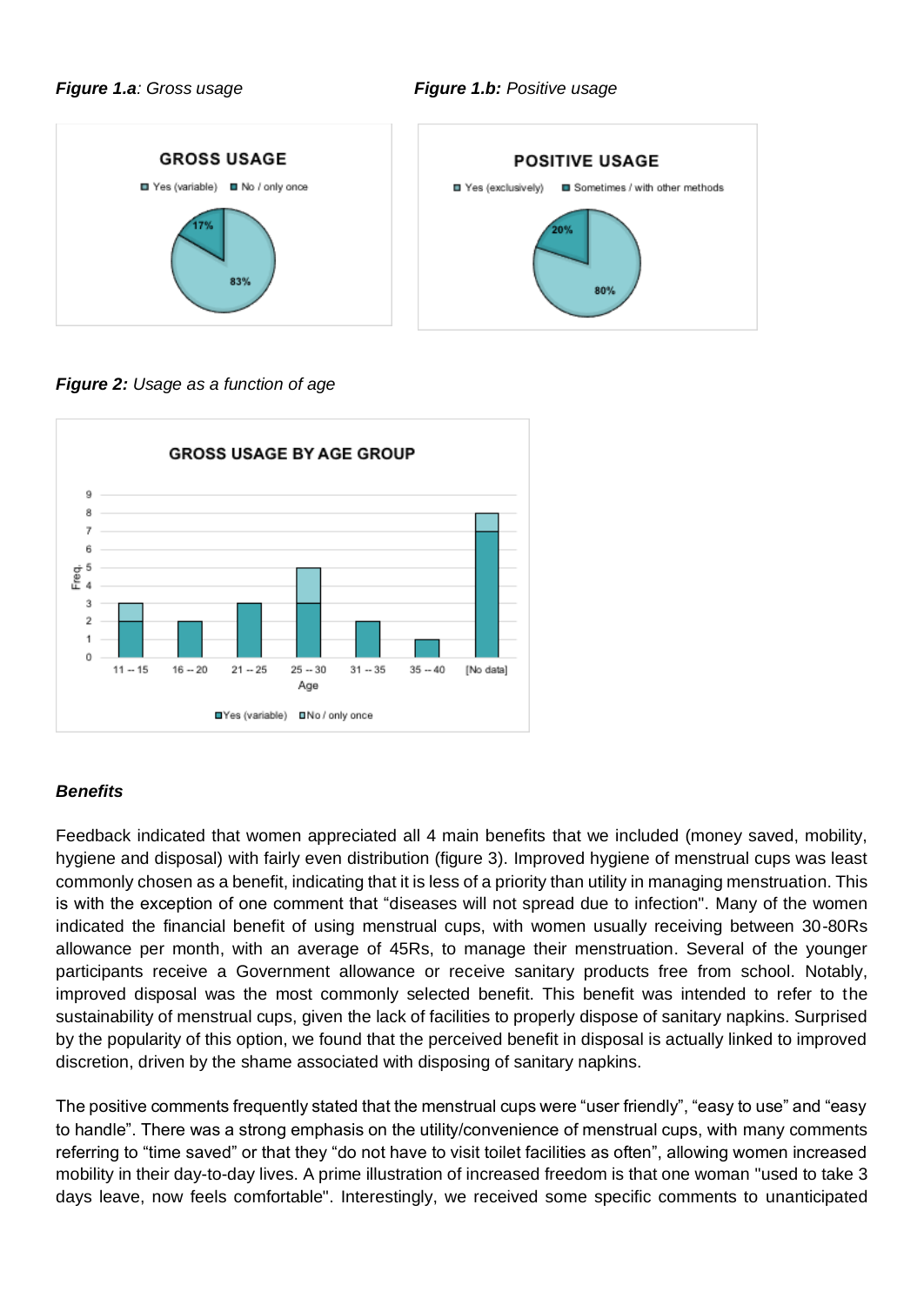benefits, such as "no marks in school uniforms", that the menstrual cups "do not stick in dresses (like sanitary napkins do)" or that the cup increases movement "especially during rainy season" (referring to the absorptive nature of napkins). This illustrates a wide range of positive outcomes perceived by the beneficiaries.





#### *Barriers*

Of the 17% who did not use or only used the menstrual cup once, the overwhelming prohibitive factor selected was fear/discomfort (figure 4). This is to be expected, with tampons rarely available, and the 'jump' from sanitary napkins to menstrual cups quite significant. We also found some access issues for appropriate facilities, with one school-age girl commenting that "there is no running water at school to clean it". However, it is worth highlighting that no-one interviewed indicated husband/family input or cultural conflict as prohibitive factors. This shows an encouraging degree of autonomy, and that the barriers we found were personal rather than societal. There does remain an issue with male-female dialogue: one woman commented that she "did not tell (her) husband", and although several women said that their husbands were aware of the menstrual cup, they did not want us to interview their husbands as it remains a taboo topic.

We had comments concerning negative experiences from both users and non-users. Although the comments received are qualitative, we decided to categorize these into "Initial fear", "Pain/discomfort", "Logistical concern" or "Specific concern" to ascertain the extent that women are facing each type of barrier (figure 5). Of the comments received, 54% of the negative experiences were classed as "initial fear", but many of these comments were received by women who overcame this anxiety and went on to successfully use the cup. Importantly, around ⅓ of the comments received pertained to "Logistical" (23%) and "Specific" (8%) concerns. Concerns in these categories could easily be addressed with improved or ongoing education: for example, comments included being "afraid to use during the night because it may disappear inside", being "afraid of it falling out while running or sleeping" or "afraid of it falling out while urinating". Likewise, the specific concern of being "hesitant to use because I have had a caesarean" is easily addressed. Altogether this suggests that 1<sup>2</sup> of the barriers to use could be easily overcome with improved education or a system to address misconceptions, which is a promising outlook for successful implementation of a long term project.